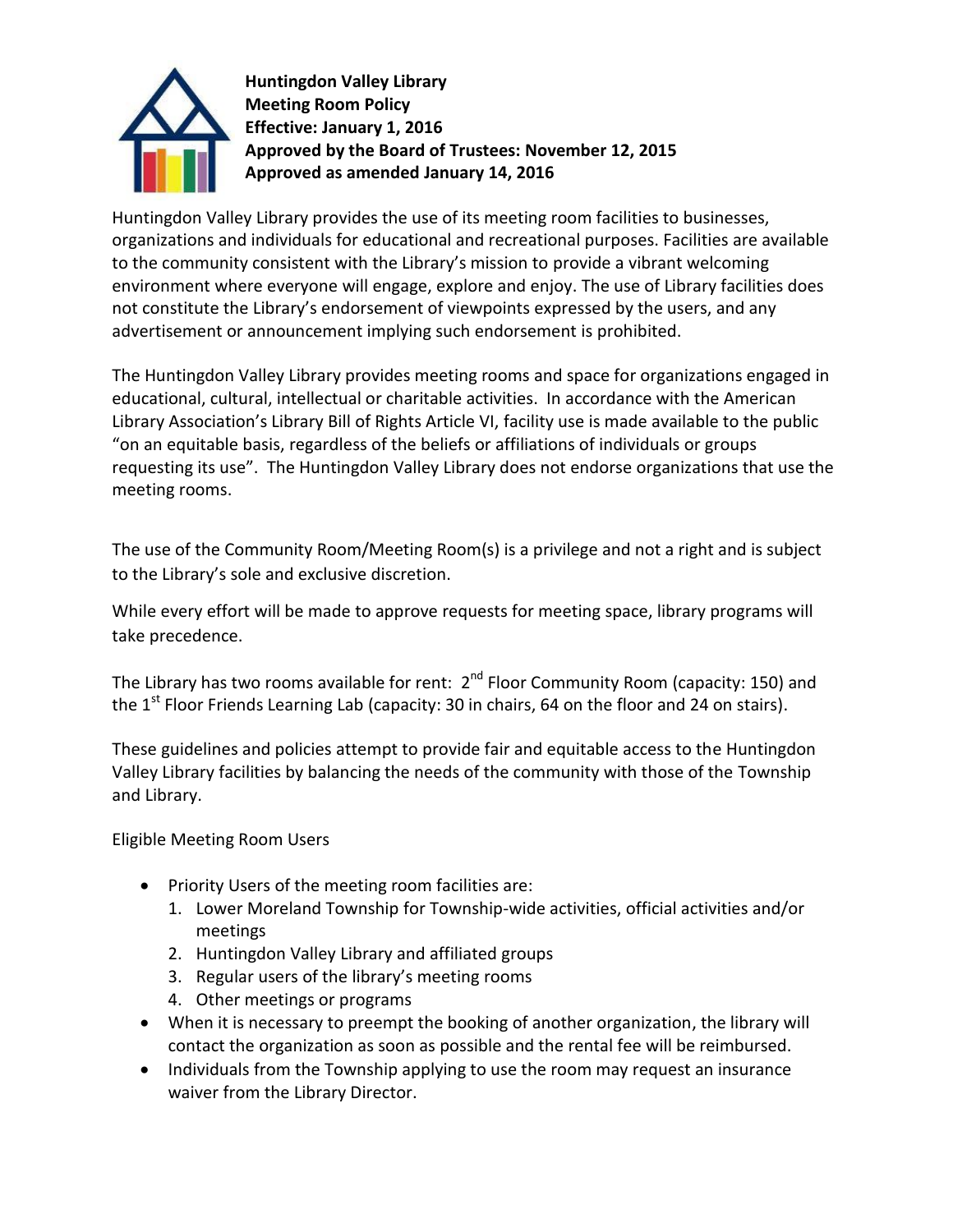- All fees are payable to the Huntingdon Valley Library, and are due at the time of application.
- Funds will be returned in the event that the application is not approved.
- Any dispute resulting from a denied application for use of the multi-purpose room, negligent use of the multi-purpose room, or any other meeting room issues will be decided by the Library Director, who will report to the Board at its next meeting any such controversy and its resolution.
- Non Fee Basis:

The Library may permit the use of library facilities and meeting rooms on a non fee basis to groups which comply with the following:

- o Do not charge an admission fee or a required donation for activity;
- o Do not restrict admission on the basis of membership.
- Fee Basis:

The Library may permit the use of library facilities and meeting rooms on a fee basis to groups which do any of the following:

- o Charge an admission fee or a required donation for activity;
- o Restrict admission on the basis of membership;
- o Use the facility after hours of operation.

|                             | <b>Township Resident</b> |             | <b>Non-Resident</b> |                |
|-----------------------------|--------------------------|-------------|---------------------|----------------|
|                             | Nonprofit                | For-profit  | Nonprofit           | For-profit     |
| <b>Community Room</b>       | \$35/4 hrs               | \$75/4 hrs  | \$50/4 hrs          | $$100 / 4$ hrs |
| Each hour after 4th         | \$10                     | \$25        | \$25                | \$25           |
| Kitchen flat fee            | \$50                     | \$50        | \$75                | \$75           |
| <b>Friends Learning Lab</b> | \$35/4 hrs               | $$50/4$ hrs | $$45/4$ hrs         | \$75/4 hrs     |
| Each hour after 4th         | \$10                     | \$15        | \$20                | \$25           |
| Technology flat fee         | \$30                     | \$30        | \$50                | \$50           |

**Fees:**

Using the Meeting Rooms

- Meeting Rooms may be reserved no more that ninety (90) days in advance.
- Meeting rooms may not be reserved for more than a 4-hour block without the written permission of the Library Director.
- Requests for use of either room are to be made at least one (1) week in advance by completing an application packet, available on the library's website, and submitting it to the Director or Assistant Director. All requests will be reviewed in the order of receipt of the signed and completed application packet. The packet includes:
	- o Application Form
	- o Release Form
	- o Insurance Certificate or request for a waiver
- Cancellation requires 24-hour notice, with the exception of inclement weather. In the event of a weather-related closing, the library will not remain open to accommodate meeting room use. The organization/business is responsible for checking the library's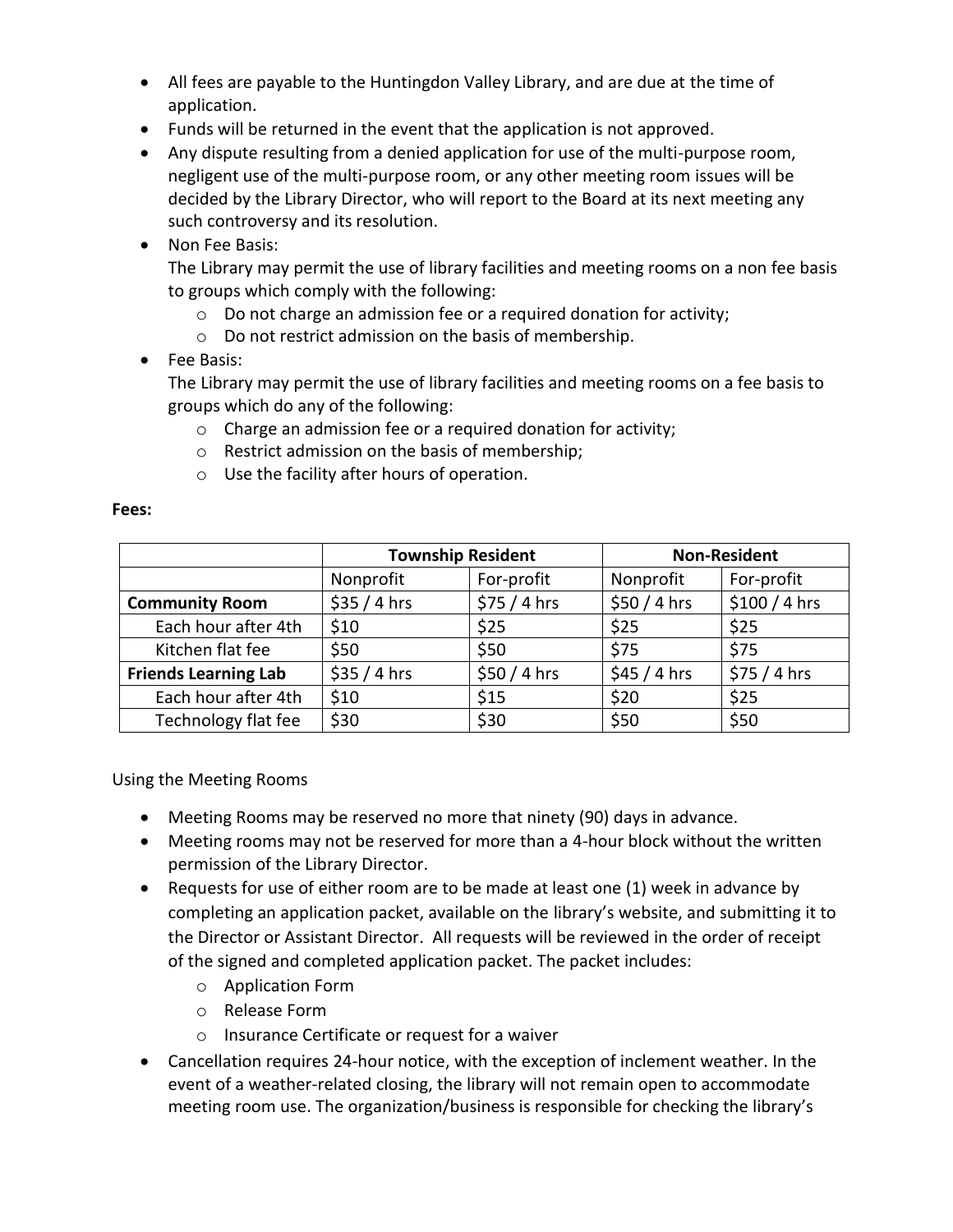website and/or telephone greeting for news of a weather-related closing, and for notifying its members/guests that the event has been cancelled.

- Unless allowed by the Director, gatherings may be scheduled only during regular library hours of operation. All meetings should conclude 15 minutes prior to the library's closing time and all attendees must exit by the library's normal closing time.
- The Library Director, at his/her discretion, may allow use of the Community Room when the library is closed.
	- $\circ$  Keys and the key fob for after-hour use of the Community Room can be picked up at the Circulation Desk during regular business hours.
	- $\circ$  Key fob and key will unlock doors on the lower level entrance and at the top of the stairs.
	- o **The key deposit: \$100**
- The use of the catering kitchen in the Community Room will be allowed with prior approval; the kitchen is located adjacent to the Community Room, in the foyer. The kitchen offers counter-top space, a sink, refrigerator, dishwasher and microwave oven (no oven or stove top). Users are responsible for cleaning and restoring the kitchen after each function. **Additional fees apply.**
- The use of technology in the Friends Learning Lab will be allowed with prior approval. Additional fees apply.
- Any organization/business using library meeting room space assumes responsibility for any damage to library property. This includes but is not limited to tables, chairs, computers, and AV equipment used in these rooms.
- Groups agree to be responsible for the costs of any and all security measures required to ensure the protection of program attendees, the public and Library assets or staff. These costs will include but are not limited to security personnel or other measures necessary for the protection of the Library.
- Meeting rooms must be left debris-free after each function. Users must address any spills, food refuse must be sealed in plastic trash bags and removed to the outdoor dumpster, and table tops must be clean. **Janitorial fees**, if any occur, **shall be the responsibility of the user**.
- The library staff is not at the disposal of the group. It is the responsibility of the user organization/business to provide any necessary equipment if it is not available in the meeting rooms.
- The group must make its own arrangements for a technologist and audiovisual equipment not available in the Library, and is responsible for any library equipment used.
- The organization/business is responsible for room set up, including tables and chairs.
	- o The Community Room has 120 chairs and several tables, a PA system and retractable projection screen. All other equipment is to be provided by the user.
	- $\circ$  The Friends Learning Lab has 30 chairs and several tables, a podium, an AV system and retractable projection screen.

Room Guidelines: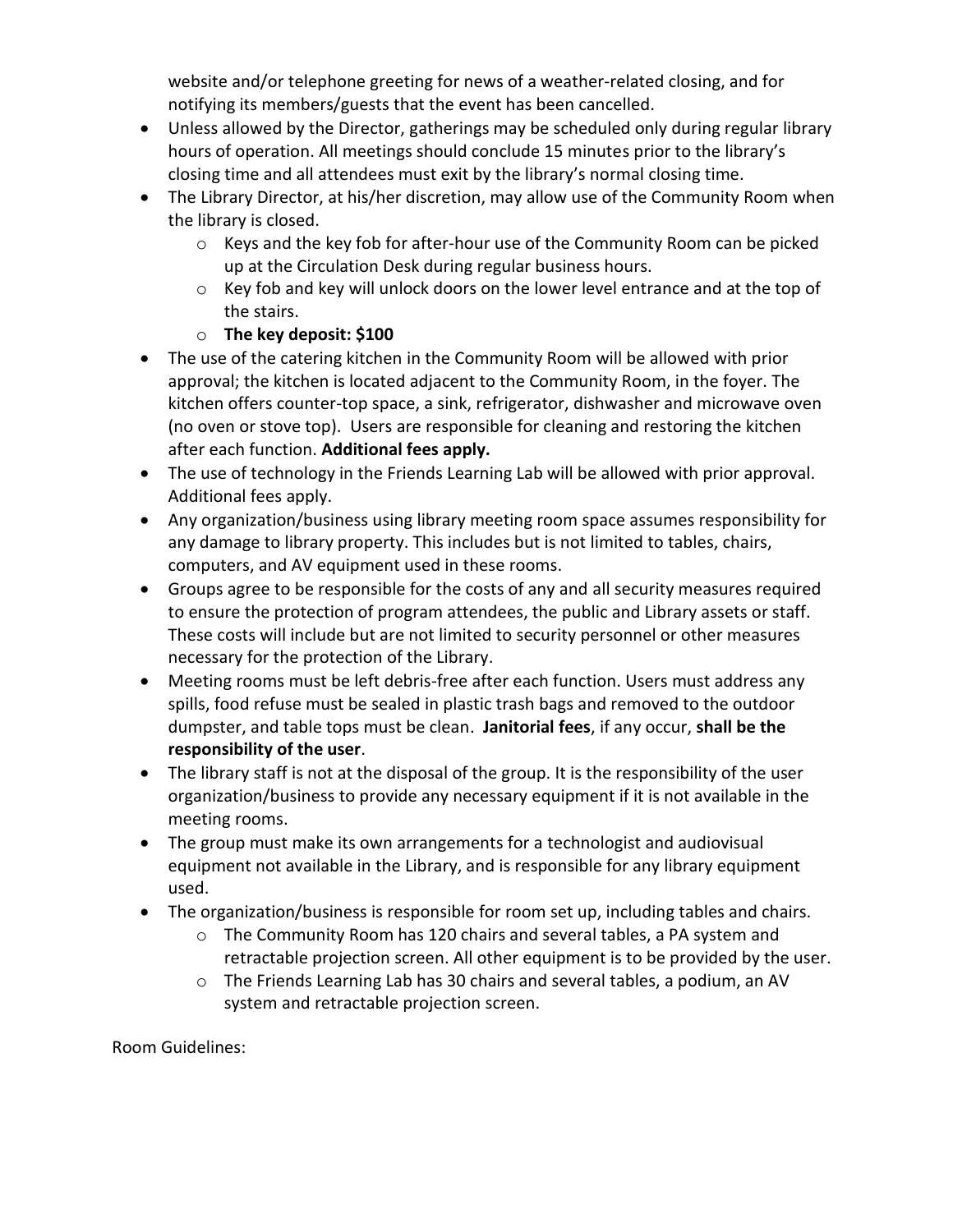- Consumption of alcoholic beverages, smoking, gambling, and illegal drugs are strictly prohibited in any area of the Library.
- The User agrees to comply with all other rules applicable to patrons of the Library.
- The Library is not responsible for lost, damaged or stolen articles.
- The library reserves the right to limit use to those organizations/businesses whose activities will in no way interfere with normal library operations or programs.
- The library's board of directors reserves the right to revoke permission to use the meeting rooms.
- Attendance at meetings is limited to the capacity permitted by the Fire Code, as follows:
	- o Community Room: 150
	- o Friends Learning Lab: Floor: 64 and Stairs: 24
- Each group is responsible for its own publicity. Any printed publicity must include the statement "This program is not sponsored by the Huntingdon Valley Library." Publicity must not include the library telephone number.
- The name, address, and phone number of all sponsoring organizations/businesses must appear on the application form and contact information on any flyers or advertisement.
- No decorations may be attached to ceilings, walls, or woodwork.
- **The organization/business must furnish adequate insurance against bodily injury and property damage. The insurance certificate must name the Lower Moreland Township, Huntingdon Valley Library, its board members, employees and volunteers as additional insured on the policy. Any exceptions to this requirement must be cleared with the Library Director and/or the library board of directors. The certificate of insurance should display limits of at least \$500,000 for each occurrence and \$1,000,000 in the aggregate.**
- Organizations/businesses that reserve and use the Community Room or Friends Learning Lab are subject to the scrutiny of the library staff at all times and agree to abide by any and all policies and procedures implemented by the Huntingdon Valley Library.
- Any violation of the terms enumerated above shall be sufficient cause for revocation of permission to use the facilities, and denial of any future request.

The Meeting Room Application form must be completed and submitted to begin the room reservation process. Thank you.

1. INDEMNIFICATION/HOLD HARMLESS BY USER: To the maximum extent permitted by law, User agrees to defend, indemnify, hold harmless, release and forever discharge the Huntingdon Valley Library and Lower Moreland Township from and against any and all of the following:

A. Any and all claims, suits, actions and causes of actions for accidents, illness, injuries to or death of persons, workers compensation claims, of loss of or damage to property of any kind, economic and non-economic damages, insurance deductibles and reasonable attorneys' fees and litigation expenses, court costs that may directly or indirectly arise from or relate to any matter covered by this Agreement, that the Library, Township or any